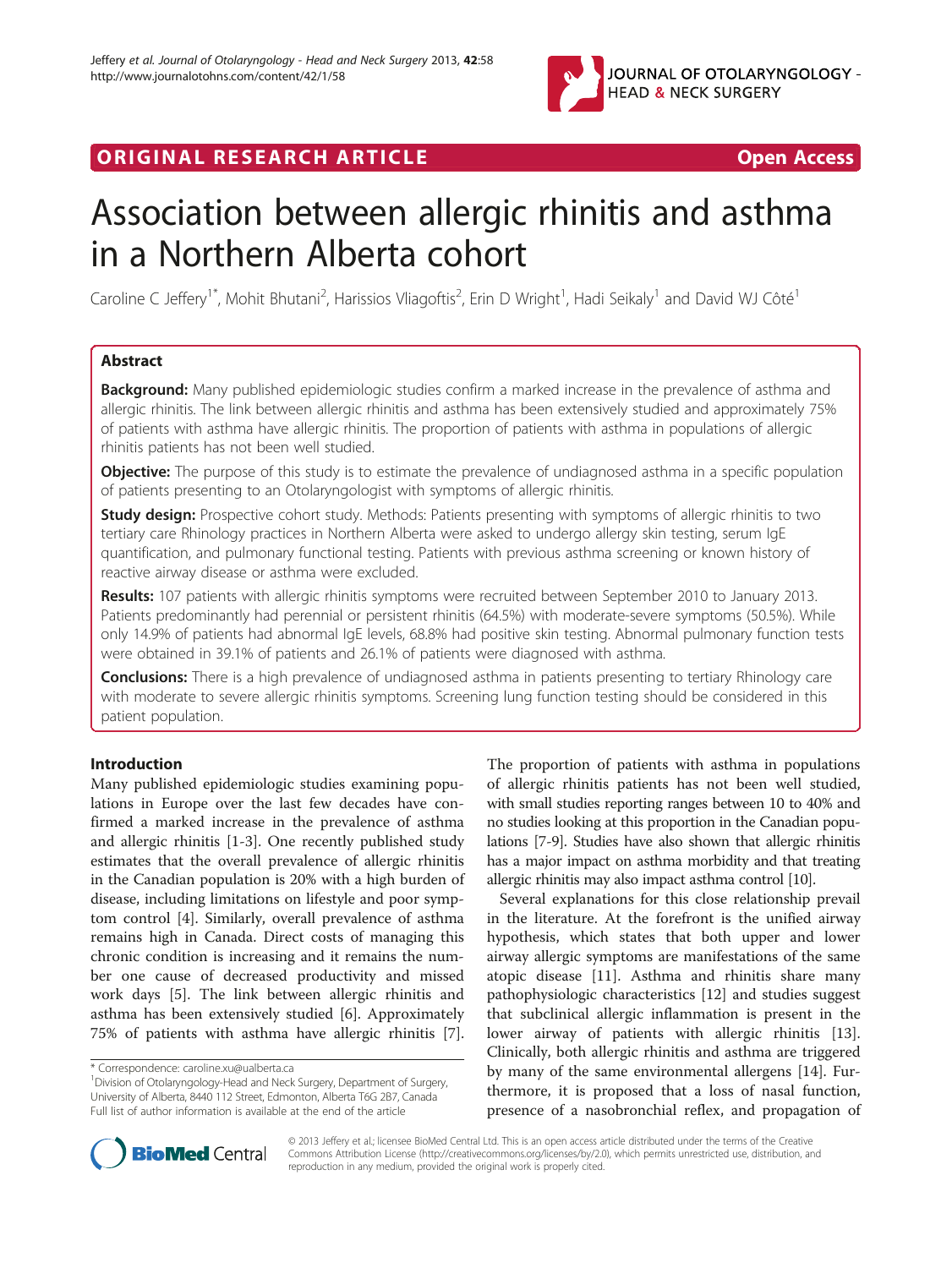inflammation from the upper to the lower airways also contribute to combined nasal and airway inflammation [[15](#page-4-0)].

The current understanding of shared pathophysiology between allergic rhinitis and asthma prompted the World Health Organization's ARIA (Allergic Rhinitis and its Impact on Asthma) to recommend asthma screening in patients with allergic rhinitis. Nonetheless, it is not current practice by most Otolaryngology-Rhinology practitioners in Canada to order this screening routinely for patients with symptoms consistent with allergic rhinitis. The purpose of this crosssectional study is to estimate the prevalence of undiagnosed asthma in a specific population of patients presenting to an Otolaryngologist with symptoms of allergic rhinitis.

## Methods

University of Alberta Research Ethics Board approval was obtained prior to commencement of study (Pro00032514). Adult patients (age  $\geq$  17 years of age) presenting to two Academic Otolaryngologists with rhinology practices at the University of Alberta with one or more symptoms of rhinitis were prospectively recruited between September 2010 and January 2013. Patients were diagnosed with allergic rhinitis if at least one symptom of nasal itching, sneezing, nasal obstruction, congestion, rhinorrhea, and/or hyposmia was present in association allergen exposure. Patients with concomitant diagnosis of chronic rhinosinusitis with or without polyposis were not excluded. Patients with known or previously diagnosed allergic asthma or reactive airway disease were excluded.

Severities of nasal symptoms were categorized as intermittent versus persistent and mild versus moderate-severe in accordance with the WHO Allergic Rhinitis and its Impact on Asthma 2008 Guidelines [<http://www.whiar.org/Documents&Resources.php>]. A four-point asthma-screening tool was also administered to each patient (Table 1). Recruited patients subsequently underwent skin-prick specific IgE allergy testing, total serum IgE quantification, and pulmonary function testing. Diagnosis of asthma was based on demonstration of reversible airway obstruction with bronchodilator administration as indicated by  $\geq$ 12% increase in FVC (forced vital capacity) or FEV1 (forced expiratory volume in one second). Severity of asthma on pulmonary function testing was classified by FEV1/FVC ratio according to standard ranges ([http://www.ginasthma.](http://www.ginasthma.org/) [org/\)](http://www.ginasthma.org/). All data recorded were compared to norms based on age, gender, race, weight and height. All patients underwent testing at the same diagnostic laboratory. Results of testing were prospectively collected in a database.

### Risk factor analysis

SPSS 20.0 was used for statistical analysis. Factors were examined for association with increased likelihood of asthma using Mantel-Haenszel tests followed by regression analysis using likelihood ratio tests. A significance level of p < 0.05 was used for all analysis.

## Results

One hundred and seven patients were recruited during the study period (Figure [1](#page-2-0) and Table 1). The majority of patients had persistent and moderate-severe symptoms of allergic rhinitis (Table 1) and 17.8% of patients had clinical and/or radiographic evidence of chronic rhinosinusitis with or without polyposis. Almost 87% of patients responded "yes" to two or more questions from the Asthma Screening Tool (Figure [2\)](#page-2-0).

## IgE-allergy skin testing

68.8% of patients had positive IgE-specific skin testing (Table [2](#page-3-0)). On average, patients were sensitized to 3.5 allergens (Range 1 to 20). 20.0% of patients had negative skin-prick testing despite a history of environmental allergies.

## Pulmonary function testing

92 patients underwent pulmonary function testing with abnormalities found in 36 patients (39.1%). Of the abnormal results, 24 patients had a diagnosis of

## Table 1 Demographics of study patients

|                                |                                            | Number of<br><b>Patients</b> | $%$ of<br><b>Total</b> |
|--------------------------------|--------------------------------------------|------------------------------|------------------------|
| Average Age                    |                                            | $39.8 + 14.4$                |                        |
| Sex                            | Male                                       |                              | 50.5%                  |
| <b>Classification of</b><br>ΑR | Seasonal AR                                | 39                           | 36.4%                  |
|                                | Perennial AR                               | 64                           | 59.8%                  |
|                                | Intermittent                               | 38                           | 51.4%                  |
|                                | Persistent                                 | 69                           | 64.5%                  |
|                                | Mild Symptoms                              | 53                           | 49.5%                  |
|                                | Moderate-Severe<br>Symptoms                | 54                           | 50.5%                  |
| Rhinologic<br><b>History</b>   | <b>CRSwP</b>                               | 19                           | 17.8%                  |
|                                | Prior Sinonasal Surgery                    | 7                            | 6.5%                   |
|                                | ASA Insensitivity                          | 5                            | 4.7%                   |
|                                | Recent oral corticosteroid                 | 3                            | 2.8%                   |
| <b>Atopic History</b>          | Family history of Atopy                    | 46                           | 43.0%                  |
|                                | Personal History of Atopic<br>Dermatitis   | 24                           | 22.4%                  |
|                                | Patient reports<br>environmental allergies | 84                           | 78.5%                  |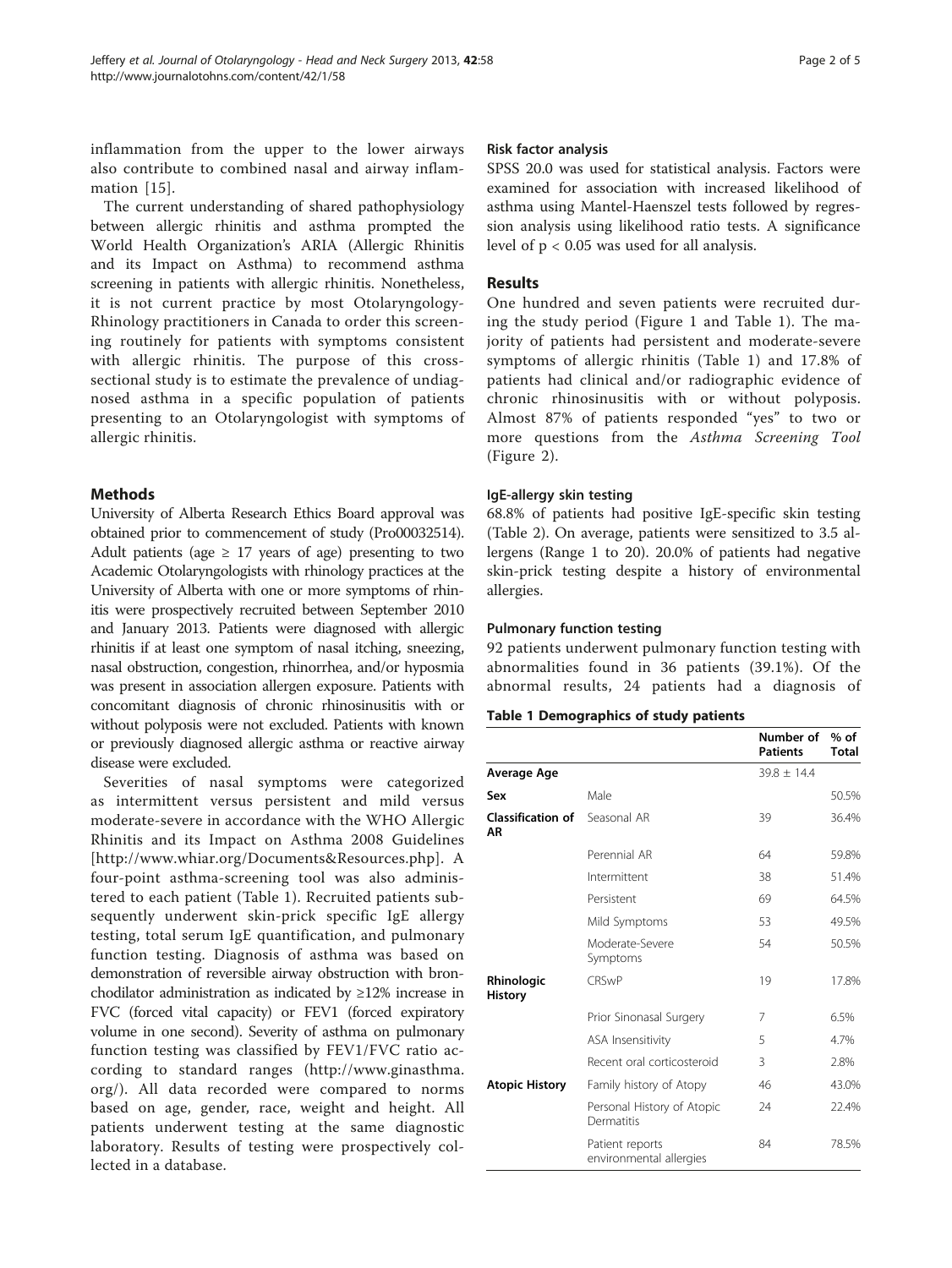<span id="page-2-0"></span>

asthma (26.1%) based on diagnostic criteria outlined in 'Methods'. The distribution of severity of asthma is shown in Table [3.](#page-3-0)

## Risk factor analysis

Regression analysis failed to show any independent risk factors for increased risk of asthma diagnosis (Table [4](#page-3-0)).

### Discussion

This study found a high rate of undiagnosed asthma in a population of patients with allergic rhinitis presenting to tertiary care Rhinology in Northern Alberta. The results of this study support the existing evidence for a strong association between asthma and allergic rhinitis. It also supports studies that have demonstrated AR as an independent risk factor for asthma [[7](#page-4-0)].

To our knowledge, there are currently no other studies in the literature that examine the rate of undiagnosed asthma in allergic rhinitis patients. Also, no studies have examined, specifically, the value of asthma screening in this population despite recent ARIA guidelines, which recommended that persistent allergic rhinitis should be evaluated for asthma [\[16\]](#page-4-0). We found that 26.1% of patients in our cohort had asthma on pulmonary function testing. Majority of patients in our cohort were subsequently referred to Pulmonary Medicine for further management of their lowerairway disease. Although not all patients required immediate initiation of medical management, earlier detection of asthma potentially facilitates patient counseling and long-term management of their disease. In addition, substantial literature exists that demonstrate benefits of managing AR in patients with co-morbid asthma [[17](#page-4-0)].

Our study failed to identify any specific risk factors for abnormal pulmonary function test results in patients with allergic rhinitis. Specifically, a family history of atopy, positive allergy skin testing and answers to the 4 point allergy-screening tool failed to predict likelihood of asthma. Some authors have suggested that a serum IgE level > 140 IU/ml may be predictive of atopic disease [[18\]](#page-4-0), while others have suggested lower limits or even limited utility [[19, 20\]](#page-4-0). At our institution, a total IgE of

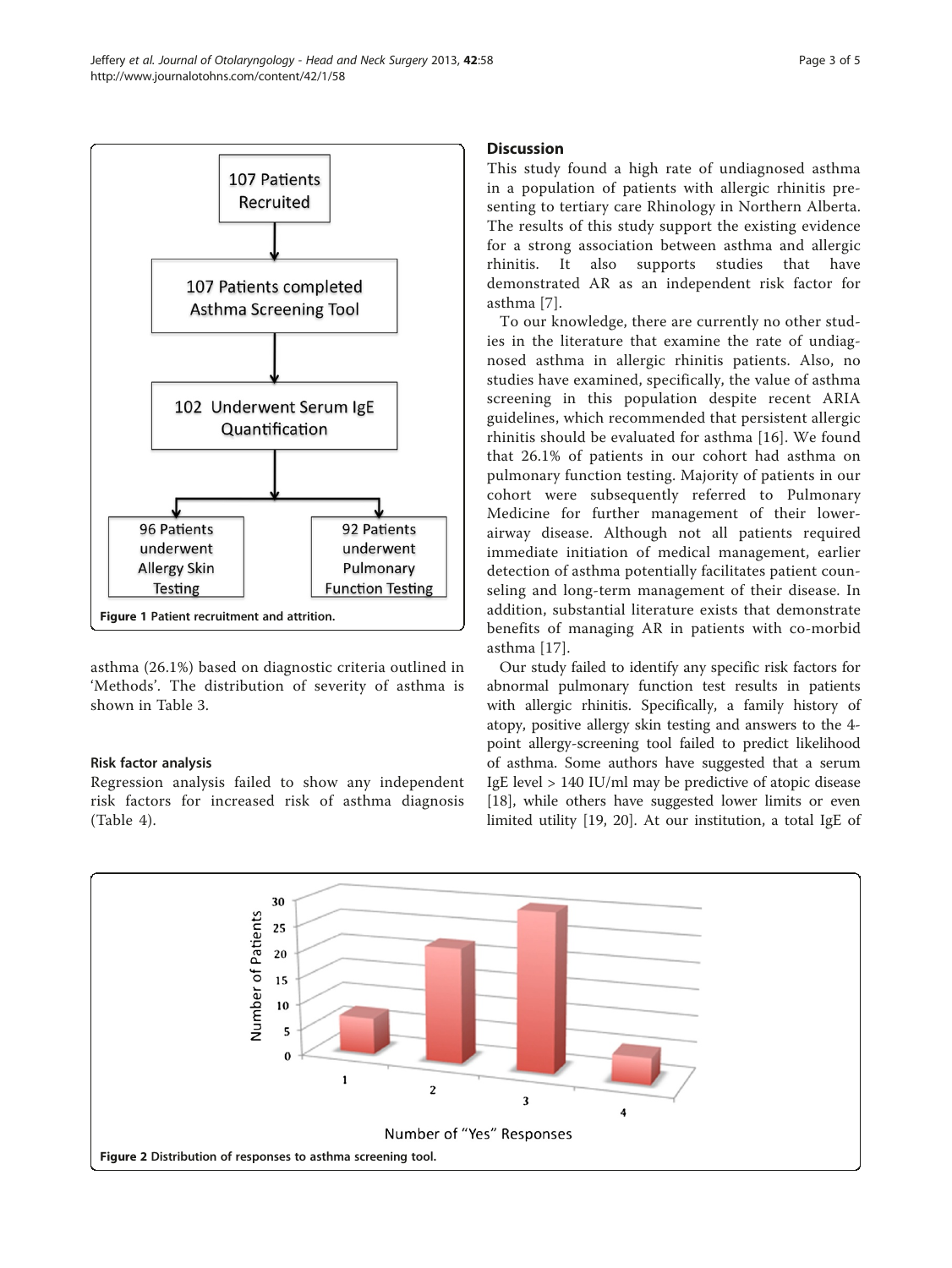<span id="page-3-0"></span>

|  |  |  | Table 2 Results of tests of sensitization and aeroallergy |
|--|--|--|-----------------------------------------------------------|
|--|--|--|-----------------------------------------------------------|

|                                 |                                        | Number of<br>patients (%) |
|---------------------------------|----------------------------------------|---------------------------|
| Underwent Total Serum<br>lgE    |                                        | 102 (100 %)               |
|                                 | Abnormal Total Serum IgE               | 16 (15.7 %)               |
| Underwent Skin-Prick<br>Testing |                                        | 96 (100 %)                |
|                                 | Positive Skin-prick Testing            | 66 (68.8 %)               |
|                                 | Average No. of Allergens<br>Sensitized | $3.5 + 2.4$               |
|                                 |                                        |                           |

greater than 120 IU/mL is considered abnormal, but this finding in our patients, while yielding an Odds Ratio of 2.667 with findings of asthma on PFT, failed to reach statistical significance. Further studies are necessary to examine other potential risk factors for increased likelihood asthma in AR patients such as duration of allergic rhinitis, geography, and respiratory sensitizer exposure.

Admittedly, this is a cross-sectional study with a relatively small sampling of patients in Alberta and is highly selected – the patients in our study had significant nasal complaints as demonstrated by a high proportion of patients with moderate-severe (50.5%) and persistent rhinitis (64.5%). This is in contrast to the mild symptoms seen in the general population who are likely managed by primary care practitioners [[21](#page-4-0)]. In addition, the study patients would benefit from observation for longer periods of time. It is possible that patients with initially normal PFTs may subsequently develop evidence of lower airway disease if followed over time. Finally, the overall prevalence of asthma in Canada varies between 5 and 10%, with Alberta reporting the highest rates in Canada of up to 10.2% [\[22, 23](#page-4-0)].

|  |  |  |  | Table 3 Results of pulmonary function testing |  |  |
|--|--|--|--|-----------------------------------------------|--|--|
|--|--|--|--|-----------------------------------------------|--|--|

|               |                                                       |          | Number of<br>patients (%) |
|---------------|-------------------------------------------------------|----------|---------------------------|
| Underwent PFT |                                                       |          | 92 (100%)                 |
| Abnormal PFT  |                                                       |          | 36 (39.1)                 |
|               | Asthma                                                |          | 24 (26.1%)                |
|               |                                                       | Mild     | 22 (23.9%)                |
|               |                                                       | Moderate | $2(2.2\%)$                |
|               |                                                       | Severe   | $0(0.0\%)$                |
|               | Restrictive lung disease or<br>chest wall abnormality |          | $5(5.4\%)$                |
|               | Diffusion abnormalities                               |          | $2(2.2\%)$                |
|               | Other                                                 |          | $5(5.2\%)$                |

| Table 4 Mantel-Hanzel odds ratio estimates of various |  |  |  |  |  |  |
|-------------------------------------------------------|--|--|--|--|--|--|
| risk factors for asthma on pulmonary function         |  |  |  |  |  |  |
| testina                                               |  |  |  |  |  |  |

| <b>Risk factor</b>                         |                         | Odds<br>ratio | 95% CI              | P-value |
|--------------------------------------------|-------------------------|---------------|---------------------|---------|
| Male Sex                                   |                         | 1.711         | $0.667 - 4.376$     | 0.263   |
| Type of AR                                 | Seasonal                | 0.758         | $0.492 - 4.076$     | 0.573   |
|                                            | Perennial               | 0.875         | $0.290 - 1.984$     | 0.779   |
|                                            | Intermittent            | 1.296         | $0.345 - 2.220$     | 0.596   |
|                                            | Persistent              | 0.786         | $0.500 - 3.360$     | 0.632   |
|                                            | Mild                    | 1.726         | $0.303 - 2.040$     | 0.252   |
|                                            | Moderate-Severe         | 0.627         | $0.678 - 4.396$     | 0.324   |
| Sinonasal Disease                          | <b>CRS</b>              | 0.645         | $0.238 - 1.584$     | 0.387   |
|                                            | Recurrent ABRS          | 1.121         | $0.111 -$<br>11.326 | 0.923   |
|                                            | CRS with<br>Polyposis   | 0.900         | $0.266 - 1.944$     | 0.866   |
| 3 or More "Yes" to Asthma<br>Sreening tool |                         | 1.191         | $0.465 - 3.049$     | 0.480   |
| Atopic History                             | Family History          | 0.759         | $0.296 - 1.944$     | 0.565   |
|                                            | Atopic Dermatitis       | 0.656         | $0.198 - 2.168$     | 0.489   |
|                                            | Subjective<br>Allergies | 1.013         | $0.328 - 3.134$     | 0.982   |
| Positive Skin<br>Testing                   |                         | 1.417         | $0.492 - 4.076$     | 0.518   |
| Abnormal IqE                               |                         | 2.667         | $0.735 - 9.669$     | 0.136   |

Thus, the results of our study may not be applicable to other regions. Similar studies from other centers in Canada would help clarify this question.

Despite these limitations, the results of this study remain useful to clinicians that treat patients with a spectrum of AR severity. It reinforces the fact that AR is not a trivial disease and should be managed aggressively to optimize progression of airway reactivity. In patients with persistent and severe disease, there is a high rate of undiagnosed, but clinically significant asthma and we feel this warrants consideration for increased asthma screening by practitioners who see allergic rhinitis patients. Future studies examining the cost-effectiveness of asthma screening in this population are necessary before widespread adoption.

#### Conclusions

There is a high prevalence of undiagnosed asthma in patients presenting to tertiary Rhinology care with moderate to severe allergic rhinitis symptoms. Screening lung function testing may be considered in this patient population.